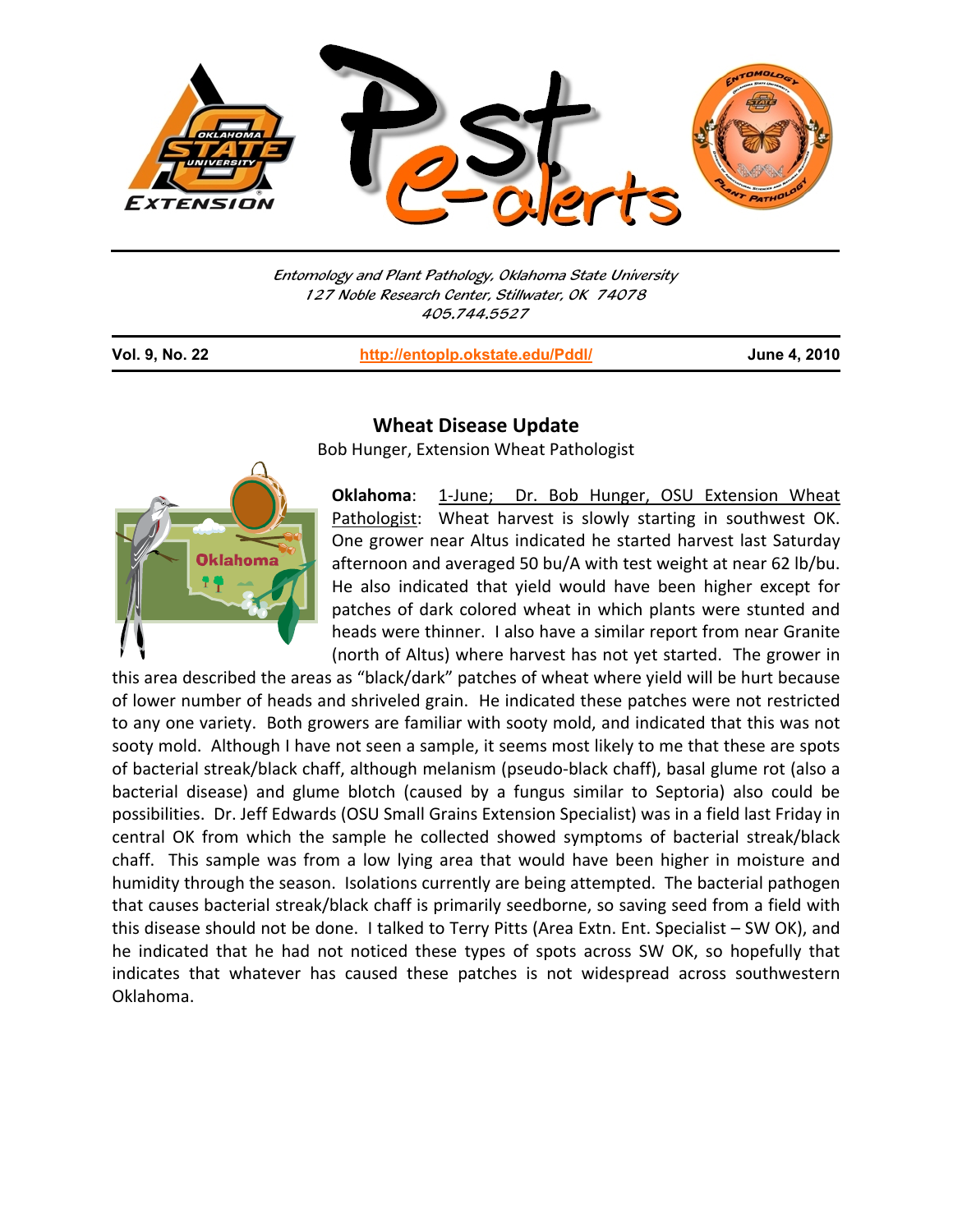

Other samples received over this past week have primarily involved root rots (below), with take all, sharp eyespot (left), and eyespot detected in various samples from the panhandle, northwestern and north central OK. I have not received the impression that any of these diseases are prevalent over large areas, but within individual fields one or more of them are prevalent.



Stem rust also was found on stems of a couple breeder lines at Lahoma (north central OK). These lines were planted late (first week or so of November or later), so were still quite green last week.